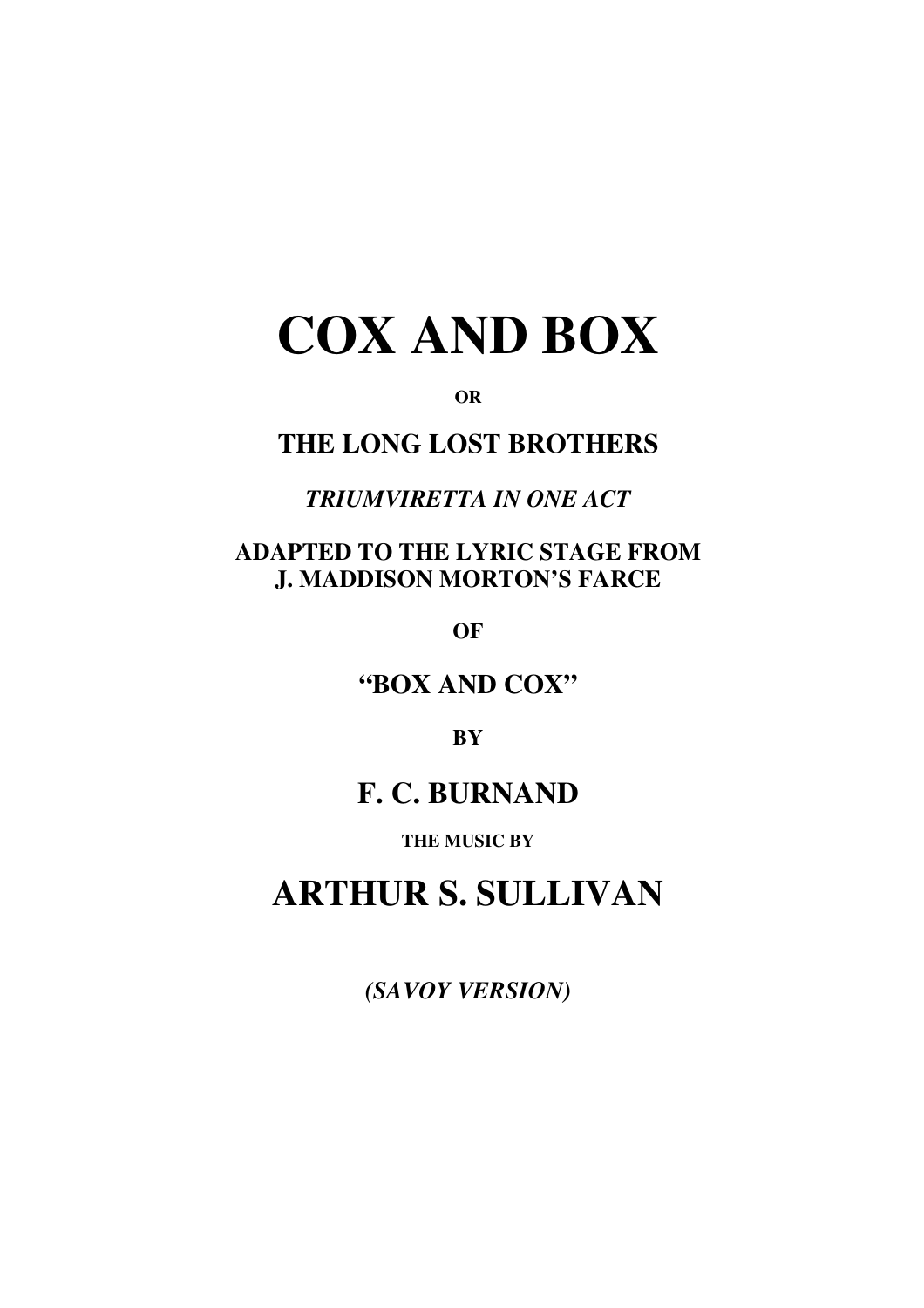# **Dramatis Personæ**

|  | Late of the Dampshire Yeomanry, with Military Reminiscences. |  |
|--|--------------------------------------------------------------|--|

### **NOTE**

Lines enclosed in brackets, [ ], are often omitted in performance. Text which is underlined is traditionally included in performance but is often omitted from libretti.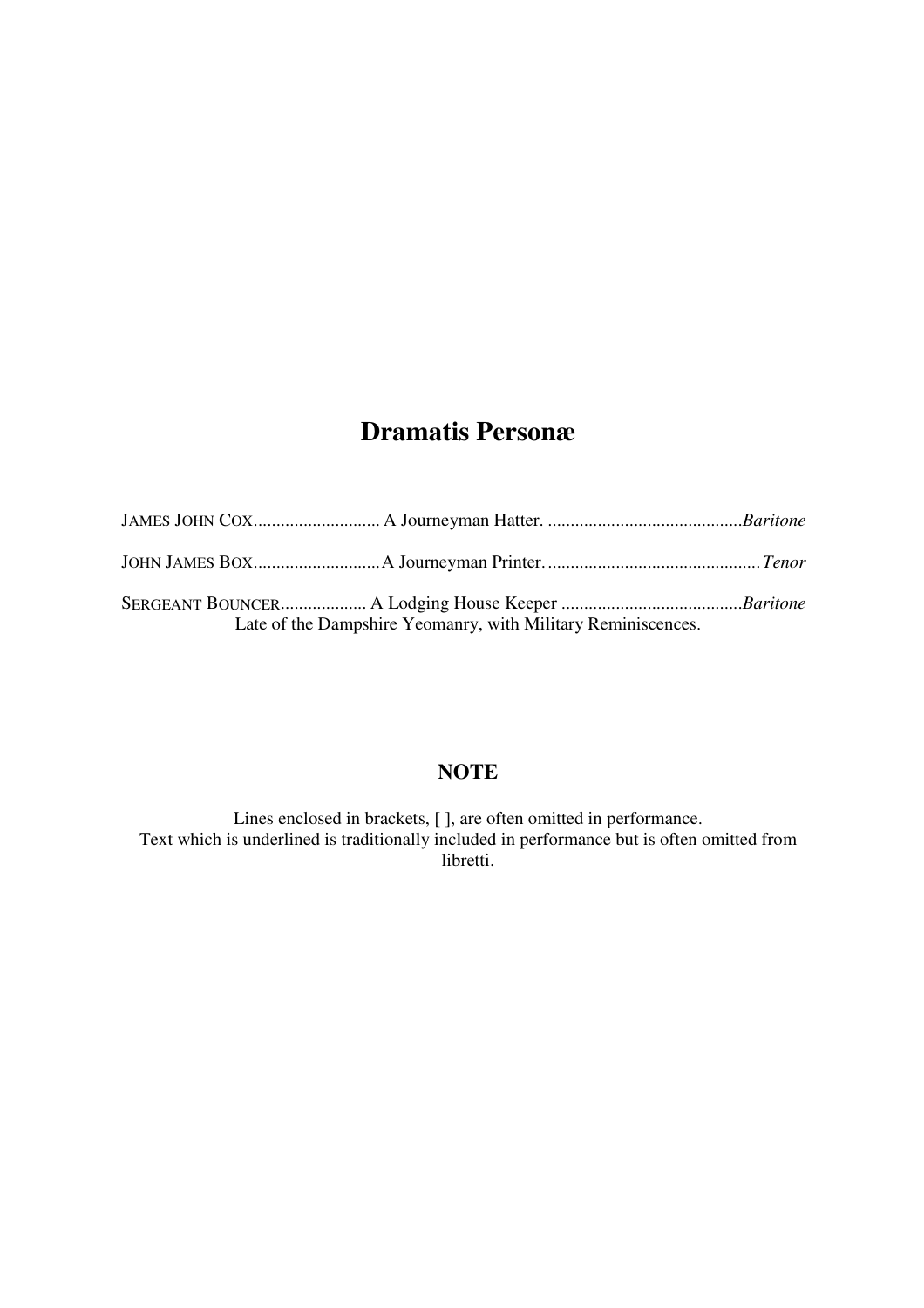# **COX AND BOX**

#### **No. 1. Overture**

**SCENE**: — *A room; a bed with curtains closed; three doors; a window; a fireplace; table and chairs.*

COX*, dressed, with the exception of his coat, is looking at himself in a small looking-glass, which he holds in his hand.*

**COX**: Eight o'clock! *(knock at door)* Come in!

*Enter* SERGEANT BOUNCER*.*

**BOUNCER**: Good morning, Colonel Cox. Why, you've had your hair cut!

**COX**: Cut! It strikes me I've had it mowed! I look as if I'd been cropped for the Army!

**BOUNCER:** The Army! I recollect when I was in the Militia...

**COX**: Ah! now he's off on his hobby. *(exit)*

**BOUNCER**: Yes, we were mounted on chargers.

#### **No. 2. SONG — BOUNCER "Rataplan"**

**BOUNCER:** We sounded the trumpet, we beat the drum, Somehow the enemy didn't come. So I gave up my horse In Her Majesty's force As there wasn't a foeman To meet with the yeoman; And so no invasion Threatened the nation. There wasn't a man In the rear or the van, Who found an occasion to sing Rataplan! Rataplan! Rataplan! Rataplan plan, plan, plan!

#### *Enter* COX*.*

**COX**: This comes of having one's hair cut. None of my hats will fit me. By-the-bye, Bouncer, I wish to know how it is that I frequently find my apartment full of smoke?

**BOUNCER**: Why—I suppose the chimney —

**COX:** The chimney doesn't smoke tobacco. I'm speaking of tobacco smoke.

**BOUNCER**: Why, the gentleman who has got the attics is hardly ever without a pipe in his mouth.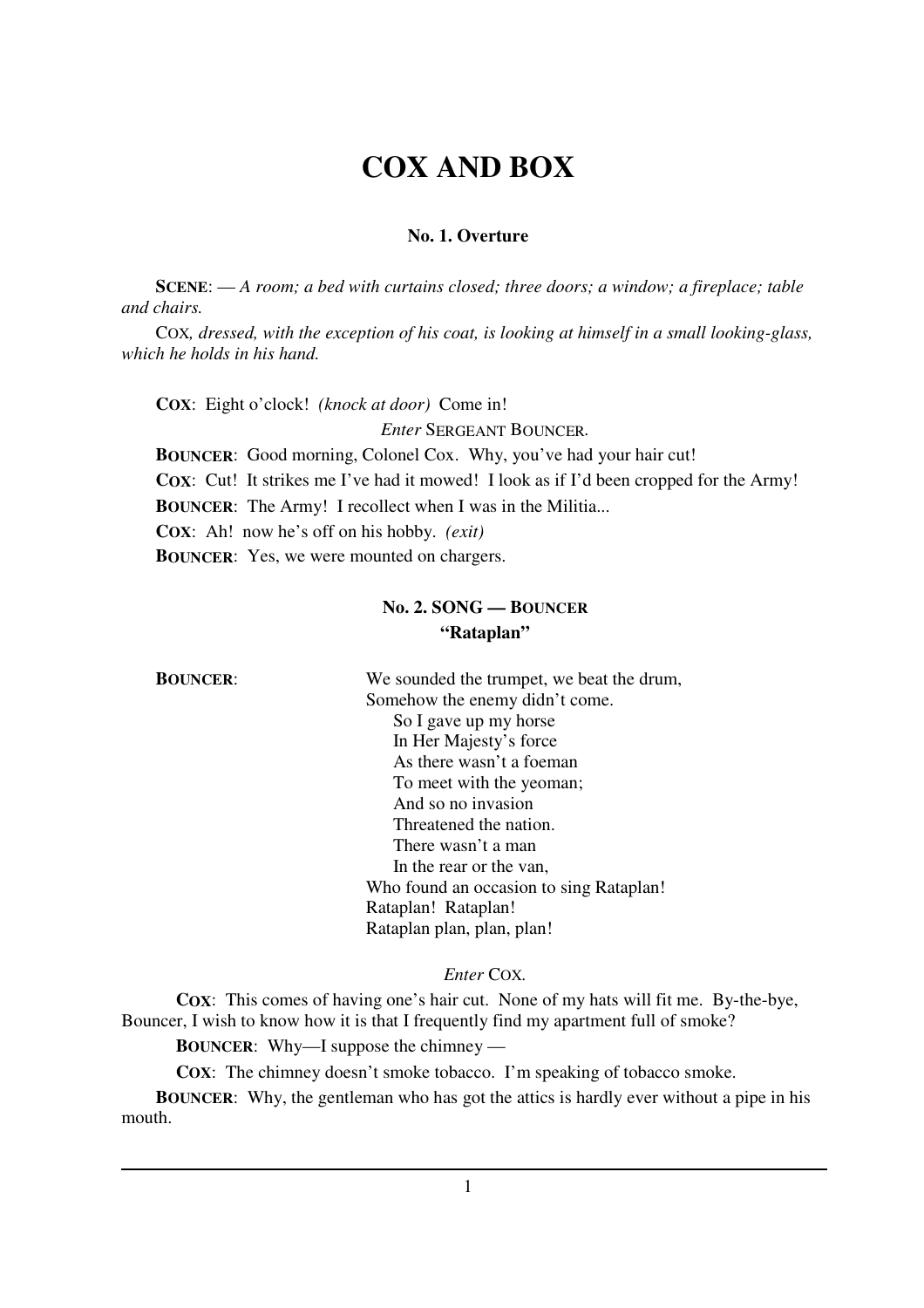**COX:** Ah! then you mean to say that this gentleman's smoke, instead of emulating the example of all other sorts of smoke, and going up the chimney, thinks proper to affect a singularity by taking the contrary direction?

**BOUNCER**: Why —

**COX:** Then I suppose the gentleman you are speaking of is the individual that I invariably meet coming up stairs when I'm going down, and going down when I'm coming up?

**BOUNCER:** Why — yes — I

**COX**: I should set him down as a gentleman connected with the printing interest. **BOUNCER**: Yes sir. Good morning. *(Going.)*

#### **No. 3. DUET — COX AND BOUNCER "Stay, Bouncer Stay"**

| $\text{Cox}: (recit.)$<br>Stay, Bouncer, stay! To me it has occurred<br>That now's the time with you to have a word. |                                                                                                                                                                                            |
|----------------------------------------------------------------------------------------------------------------------|--------------------------------------------------------------------------------------------------------------------------------------------------------------------------------------------|
| <b>BOUNCER:</b> (aside)                                                                                              | What can he mean?<br>I tremble — Ah! I tremble!                                                                                                                                            |
| COX:                                                                                                                 | Listen!                                                                                                                                                                                    |
| <b>BOUNCER:</b>                                                                                                      | With pleasure.                                                                                                                                                                             |
| $Cox$ :                                                                                                              | Now, coals is coals, as sure as eggs is eggs,<br>Coals haven't souls, no more than they have legs;<br>But, as you will admit, the case is so,<br>Legs or no legs, my coals contrive to go! |
| <b>BOUNCER:</b>                                                                                                      | Well, I should say — or as it seems to me —                                                                                                                                                |
| $Cox$ :                                                                                                              | Exactly.                                                                                                                                                                                   |
| <b>BOUNCER:</b>                                                                                                      | Quite so.                                                                                                                                                                                  |
| $Cox$ :                                                                                                              | Then we both agree.                                                                                                                                                                        |
| <b>BOUNCER:</b>                                                                                                      | As we agree, good-day.                                                                                                                                                                     |
| $Cox$ :                                                                                                              | I've something <i>more</i> to say.                                                                                                                                                         |
| <b>BOUNCER:</b>                                                                                                      | Mister Cox, Mister Cox,<br>My feelings overpower me,<br>That his lodger, his friendly lodger,                                                                                              |
|                                                                                                                      | Should once suspect that Bouncer is                                                                                                                                                        |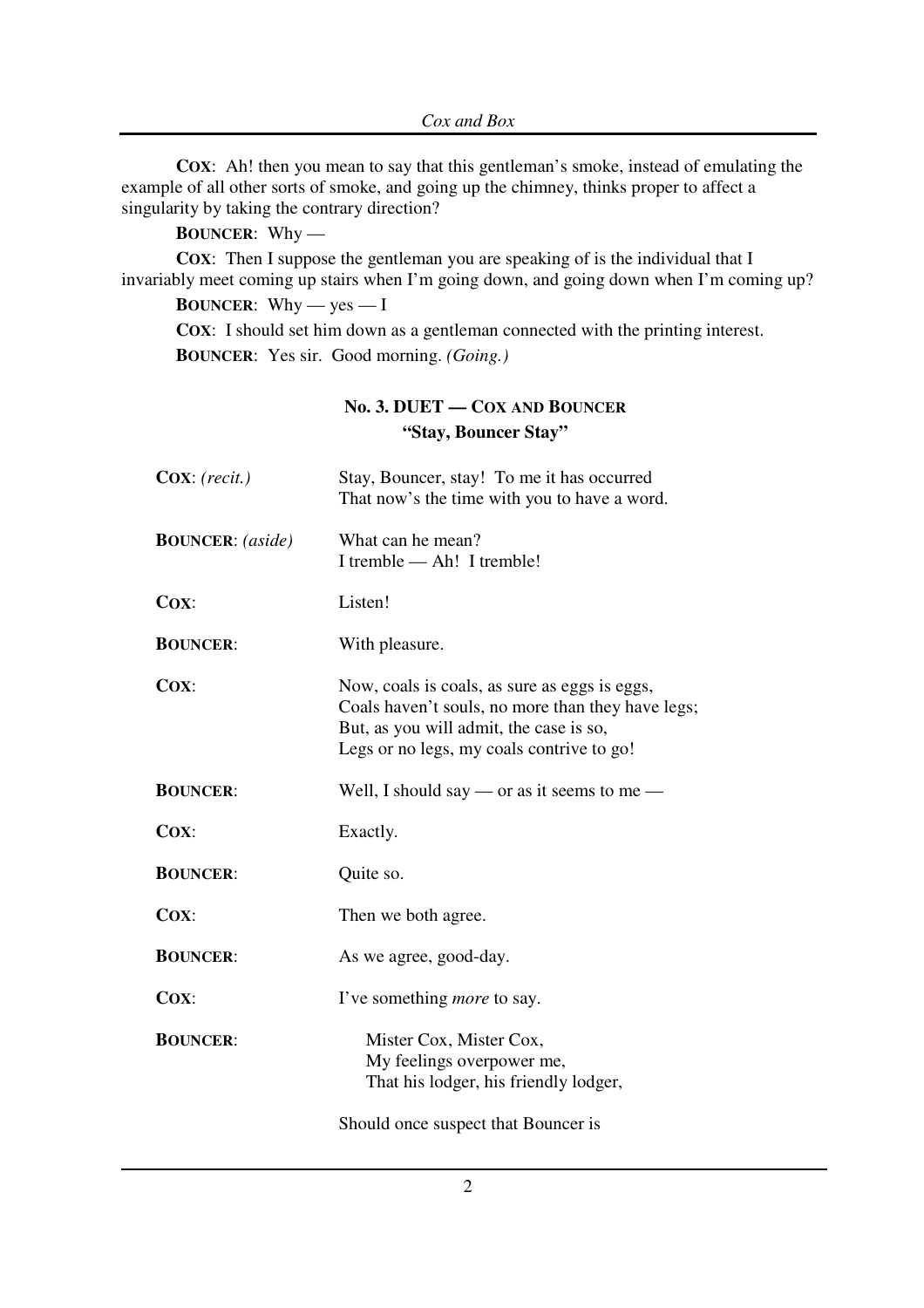| Cox:            | A dodger.                                                                                                                                                                          |
|-----------------|------------------------------------------------------------------------------------------------------------------------------------------------------------------------------------|
| <b>BOUNCER:</b> | As to who takes your coals, wood, and all that,<br>It must have been $-$                                                                                                           |
| COX:            | No! No! 'Twas not the cat!                                                                                                                                                         |
| <b>BOUNCER:</b> | Rataplan, Rataplan, I'm a military man,<br>Rough, honest, I hope, though unpolished,<br>And I'll bet you a hat, that as to the cat,<br>The cat in the Army's abolished!            |
| Cox:            | Rataplan, Rataplan, you're a military man,<br>Honest, I hope, though it doesn't appear,<br>And as to the cat, the treacherous cat,<br>If it isn't in the Army, don't have it here. |
| <b>BOTH:</b>    | Rataplan, Rataplan, etc. (Exit COX.)                                                                                                                                               |

**BOUNCER**: He's gone at last! I was in fear Mr. Box should come in before Mr. Cox went out. Luckily they've never met yet; for Mr. Box is hard at work at a newspaper office all night, and doesn't come home till morning, and Mr. Cox is busy making hats all day long, and doesn't come home till night; so that I'm getting double rent for my room, and neither of my lodgers is any the wiser for it. Now, let me put Mr. Cox's things out of Mr. Box's way.

**BOX**: *(without)* Pooh — pooh! Why don't you keep your own side of the staircase, sir? *(Enters — puts his head out of door again, shouting)* It was as much your fault as mine, sir! I say, sir. It was as much your fault as mine, sir!

**BOUNCER**: Dear, dear, Mr. Box! What a temper you are in to be sure! I declare, you are quite *pale.*

**BOX**: What colour would you have a man to be who has been setting up long leaders for a daily paper all night?

**BOUNCER**: Oh, certainly, Mr. Box! *(Going.)*

**BOX:** Stop! Can you inform me who the individual is that I invariably encounter going down stairs when I'm coming up, and coming up stairs when I'm going down?

**BOUNCER**: *(confused)* Oh—yes—the gentleman in the attic, sir.

**BOX**: Oh! There's nothing particularly remarkable about him, except his hats. I meet him in all sorts of hats — white hats and black hats — hats with broad brims, and hats with narrow brims; in short, I have come to the conclusion that he must be associated with the hatting interest.

**BOUNCER**: Yes, sir! And they tell me that's why he took the *hattics!*

*Exit* BOUNCER.

**BOX**: Now, let me see — I've got a rasher of bacon somewhere — *(feeling in his pockets)* Oh, here it is — *(produces it, wrapped in paper, and places it on the table)* And a penny roll. The next thing is to light the fire. *(looking on mantelpiece and taking match box, opens it*) Now, 'pon my life, this is too bad of Bouncer! I had a whole box full three days ago,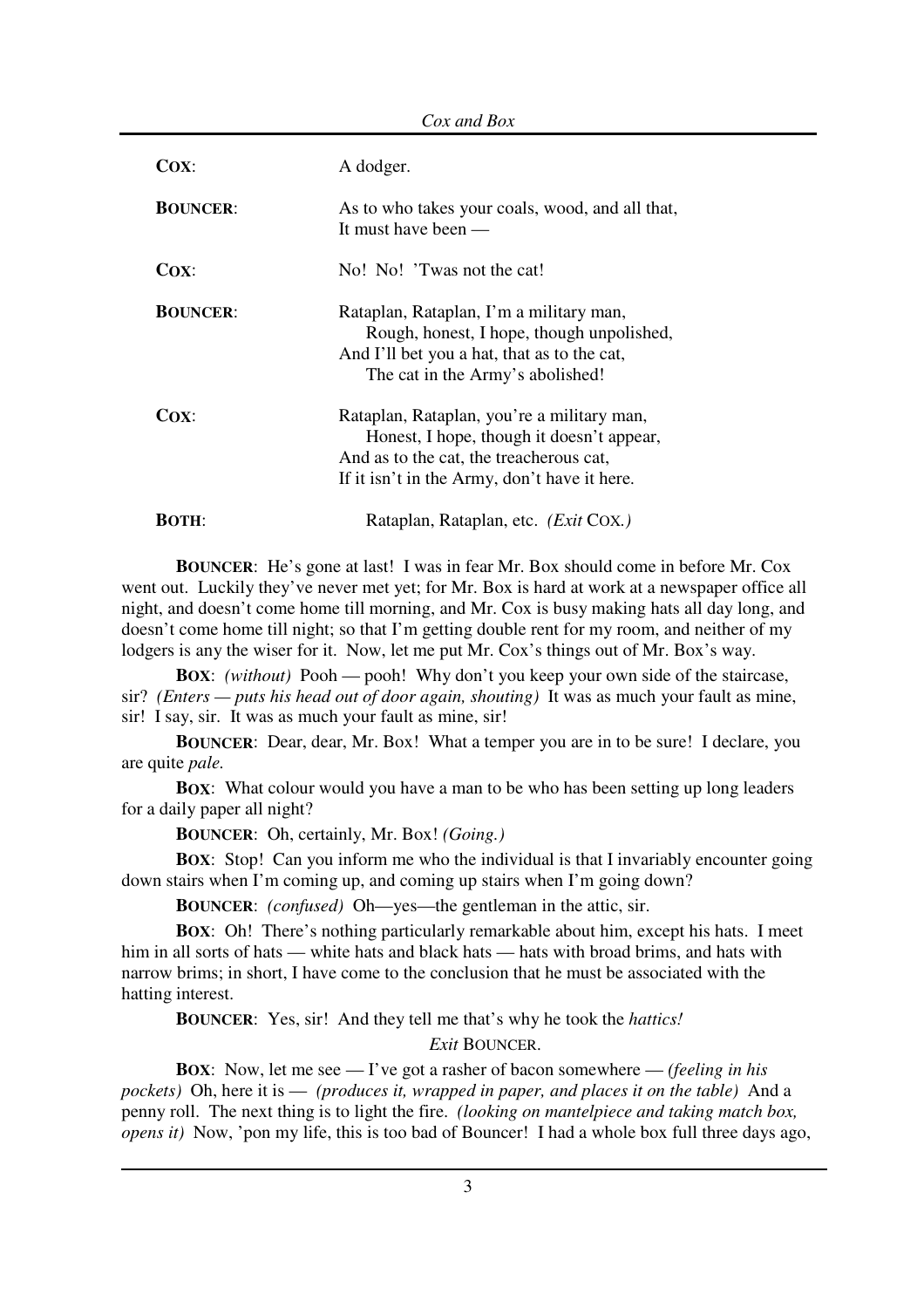and now there's only one! *(lights the fire, then takes down gridiron)* Bouncer has been using my gridiron! The last article of consumption that I cooked upon it was a pork chop, and now it is powerfully impregnated with the odour of red herrings! *(places gridiron on fire, and then, with a fork, lays rasher of bacon on the gridiron)* How sleepy I am, to be sure!

#### **No. 4. SONG —BOX "A Lullaby"**

**BOX:** Hushed is the bacon on the grid, I'll take a nap and close my eye. Soon shall I be nodding, nodding, nid, Nid, nodding, nodding, nodding, nodding. Singing lullaby, lullaby, lullaby, Lulla, lulla, lulla, lulla, lullaby. Hush-a-bye, bacon, on the coal top. Till I awaken, there you will stop, Lullaby, lullaby. *(He falls asleep.)*

*Enter* COX*. Delight is depicted on his expressive countenance; he dances joyously while singing.*

#### **No. 5. SONG — COX "My Master Is Punctual"**

**COX:** My master is punctual always in *business*, Unpunctuality, even slight, *is in his* Eyes such a crime that on showing my *phiz in his* Shop, I thought there'd be the devil to pay.

*Dances with renewed delight*.

My aged employer, with his physiognomy Shining from soap like a star in astronomy, Said "Mister Cox, you'll oblige me and honour If you will take this as your holiday."

*Dances with increased delight and satisfaction.* Visions of Brighton and back and of *Rosherville*, Cheap fare excursions, already the *squash I feel*, Fearing the rain, put on my Mackin*tosh I vill*

Now for my breakfast, my light *de-jeu-nay*.

**COX**: I bought a mutton chop. *(puts chop on table)* Good gracious! I've forgot the bread. Hallo! What's this? A roll, I declare. Come, that's lucky! Now then to light the fire.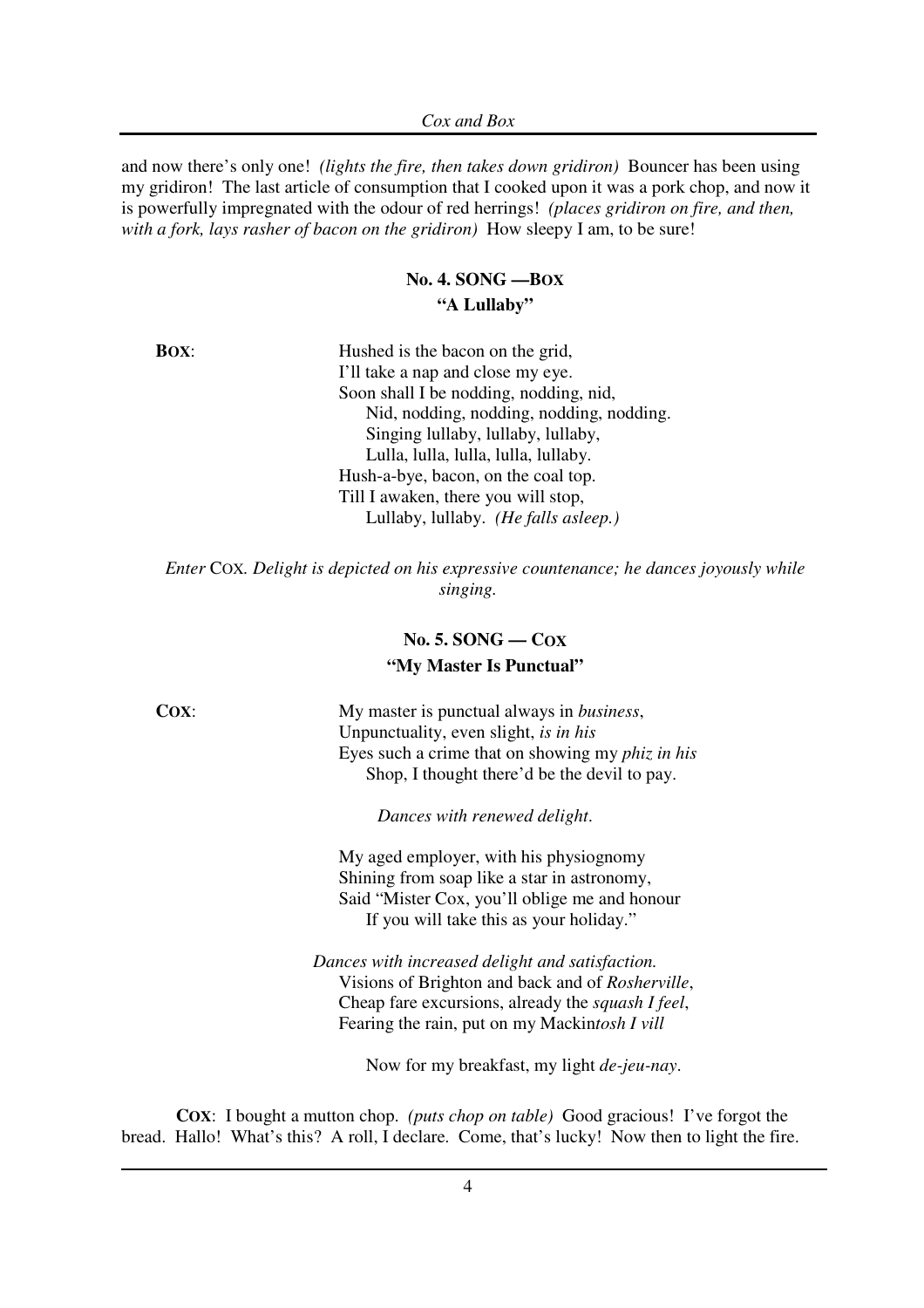Hallo! *(seeing the lucifer box on table)* Why, it's empty! I left one in it — I take my oath I did. Why, the fire *is* lighted. Where's the gridiron? *On* the fire, I declare. And what's that on it? Bacon? Bacon it is! Well, now, 'pon my life, there is a quiet coolness about Bouncer's proceedings that's almost amusing. He takes my last lucifer — my coals—and my gridiron, to cook his breakfast by! No, no — I can't stand this! Come out of that. *(pokes fork into bacon,* and puts it on a plate on the table, then places his chop on the gridiron, which he puts on the *fire)* Now then, for my things. *(opens door, and goes out, slamming the door after him)*

**BOX**: *(suddenly showing his head from behind curtains)* Come in—come in! I wonder how long I've been asleep! *(suddenly recollecting)* Goodness gracious! my bacon. *(leaps off bed and runs to the fireplace)* Hallo, what's this? A chop? Whose chop? Bouncer's, I'll be bound. He thought to cook his breakfast while I was asleep — with *my* coals too — and my gridiron. Ha, ha! But where's my bacon? *(seeing it on table)* Here it is! Well, 'pon my life! And shall I curb my indignation? Shall I falter in my vengeance? No! *(digs the fork into the chop and throws chop out the window)*

**VOICE OUTSIDE**: What do you think you're doing up there?

**BOX**: I'm sorry, sir, it was an accident. *(with fork he puts the bacon on the gridiron again)* I may as well lay my breakfast things. *(opens door and exits, slamming door after him)*

**COX**: Come in — come in! *(opens door and enters with a small tray, on which are tea-things, etc., which he places on table, and suddenly recollects)* Oh, goodness! My chop! *(running to fireplace)* Hallo! What's this? The bacon again! Confound it — dash it — damn it — I can't stand this! *(pokes fork into bacon and flings it out of window)*

**VOICE OUTSIDE**: That's that second time you've done that.

**COX**: You'll excuse me, sir, that is not the second time I've done that. *(he returns for tea-things, encounters* BOX *with his tea-things)*

#### **No. 6. TRIO**

#### **"Who Are You, Sir"**

| $Cox$ :                | Who are you, sir? Tell me who?                  |
|------------------------|-------------------------------------------------|
| <b>BOX:</b>            | If it comes to that, sir, who are you?          |
| $Cox$ :                | Who are you, sir?                               |
| <b>BOX:</b>            | What's that to you, sir?                        |
| $Cox$ :<br><b>BOX:</b> | What's that to who, sir?<br>Who, sir? You, sir? |
| COX:                   | BOX:                                            |
| Yes, 'tis the printer  | Yes 'tis the hatter!                            |
|                        | Both sing together with suppressed fury.        |
|                        |                                                 |

Printer, printer, take a hinter, hatter, hatter, hatter, cease your clatter, Leave my room, or else shall I Leave my room, or else shall I Vainly struggle with the fire, Vainly struggle with the fire,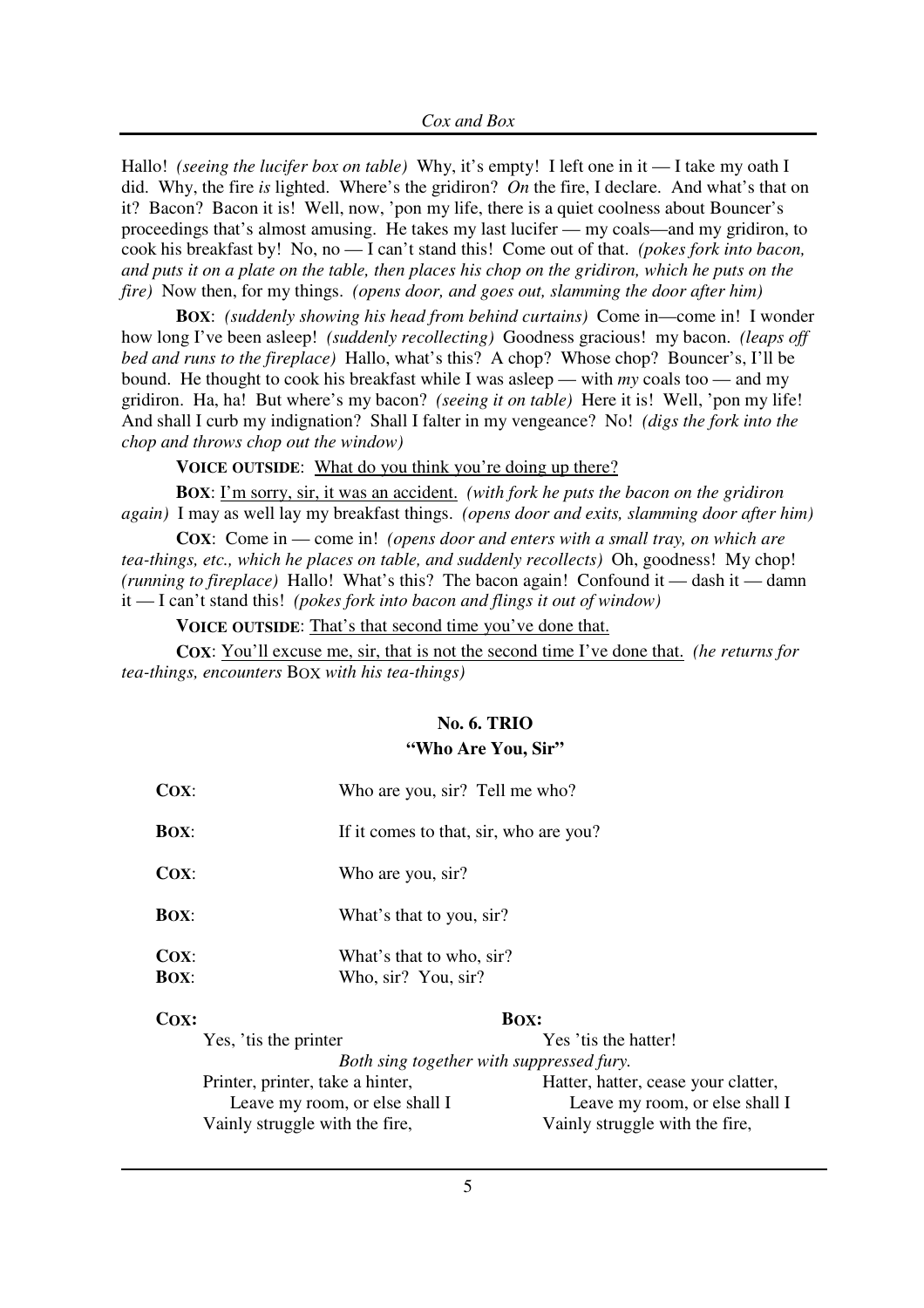| With the raging fierce desire,<br>To do you an injury.                                                                                                                                                                                                                                                                                                                                                                     |                                                                                                                                                                                                                                                                                                                                     | With the raging fierce desire,<br>To do you an injury. |
|----------------------------------------------------------------------------------------------------------------------------------------------------------------------------------------------------------------------------------------------------------------------------------------------------------------------------------------------------------------------------------------------------------------------------|-------------------------------------------------------------------------------------------------------------------------------------------------------------------------------------------------------------------------------------------------------------------------------------------------------------------------------------|--------------------------------------------------------|
| <b>BOX:</b> (spoken)                                                                                                                                                                                                                                                                                                                                                                                                       | What are you doing in my room?                                                                                                                                                                                                                                                                                                      |                                                        |
| $Cox$ :                                                                                                                                                                                                                                                                                                                                                                                                                    | Your room! If on that you're bent,<br>Here is my receipt for rent.                                                                                                                                                                                                                                                                  |                                                        |
| <b>BOX:</b>                                                                                                                                                                                                                                                                                                                                                                                                                | Your receipt is very fine;<br>If you come to that, sir,<br>Here is mine!                                                                                                                                                                                                                                                            |                                                        |
| Cox:                                                                                                                                                                                                                                                                                                                                                                                                                       | Thieves!                                                                                                                                                                                                                                                                                                                            |                                                        |
| <b>BOX:</b>                                                                                                                                                                                                                                                                                                                                                                                                                | Murder!                                                                                                                                                                                                                                                                                                                             |                                                        |
| <b>BOTH:</b>                                                                                                                                                                                                                                                                                                                                                                                                               | Bouncer!<br>He can settle the printer/hatter!<br>Turn out the man!<br>Bouncer! Bouncer!                                                                                                                                                                                                                                             |                                                        |
|                                                                                                                                                                                                                                                                                                                                                                                                                            | <b>Enter BOUNCER.</b>                                                                                                                                                                                                                                                                                                               |                                                        |
| <b>BOUNCER:</b>                                                                                                                                                                                                                                                                                                                                                                                                            | Rataplan, Rataplan, Rataplan, Rataplan!                                                                                                                                                                                                                                                                                             |                                                        |
| ALL:                                                                                                                                                                                                                                                                                                                                                                                                                       | Rataplan, Rataplan, etc.                                                                                                                                                                                                                                                                                                            |                                                        |
| <b>BOX:</b> Instantly remove that hatter!<br>COX: Immediately turn out that printer!<br><b>BOUNCER:</b> Well — but, gentlemen —<br>$Cox$ :<br>Explain! ( <i>pulling him around</i> )<br>Explain! (pulling him around) Whose room is this?<br><b>BOX:</b><br>$\mathbf{Cox}$ :<br>Yes, whose room is this?<br>Doesn't it belong to me?<br><b>BOX:</b><br><b>BOUNCER: No!</b><br>COX: There! You hear, sir, it belongs to me! |                                                                                                                                                                                                                                                                                                                                     |                                                        |
| <b>BOUNCER:</b> No, it belongs to both of you!                                                                                                                                                                                                                                                                                                                                                                             |                                                                                                                                                                                                                                                                                                                                     |                                                        |
| COX AND BOX: (together) Both of us!                                                                                                                                                                                                                                                                                                                                                                                        | <b>DOIBORD</b> , $Q_{\text{sub}}$ , $\frac{1}{2}$ , $\frac{1}{2}$ , $\frac{1}{2}$ , $\frac{1}{2}$ , $\frac{1}{2}$ , $\frac{1}{2}$ , $\frac{1}{2}$ , $\frac{1}{2}$ , $\frac{1}{2}$ , $\frac{1}{2}$ , $\frac{1}{2}$ , $\frac{1}{2}$ , $\frac{1}{2}$ , $\frac{1}{2}$ , $\frac{1}{2}$ , $\frac{1}{2}$ , $\frac{1}{2}$ , $\frac{1}{2}$ , |                                                        |

**BOUNCER**: Gents, don't be angry. But you see, this gentleman, *(pointing to* BOX*)* only being at home in the day time, and that gentleman *(pointing to* COX) at night, I thought I might venture, until my little back second floor room was ready —

**COX AND BOX**: When will your little back second floor room be ready? **BOUNCER**: Why, tomorrow.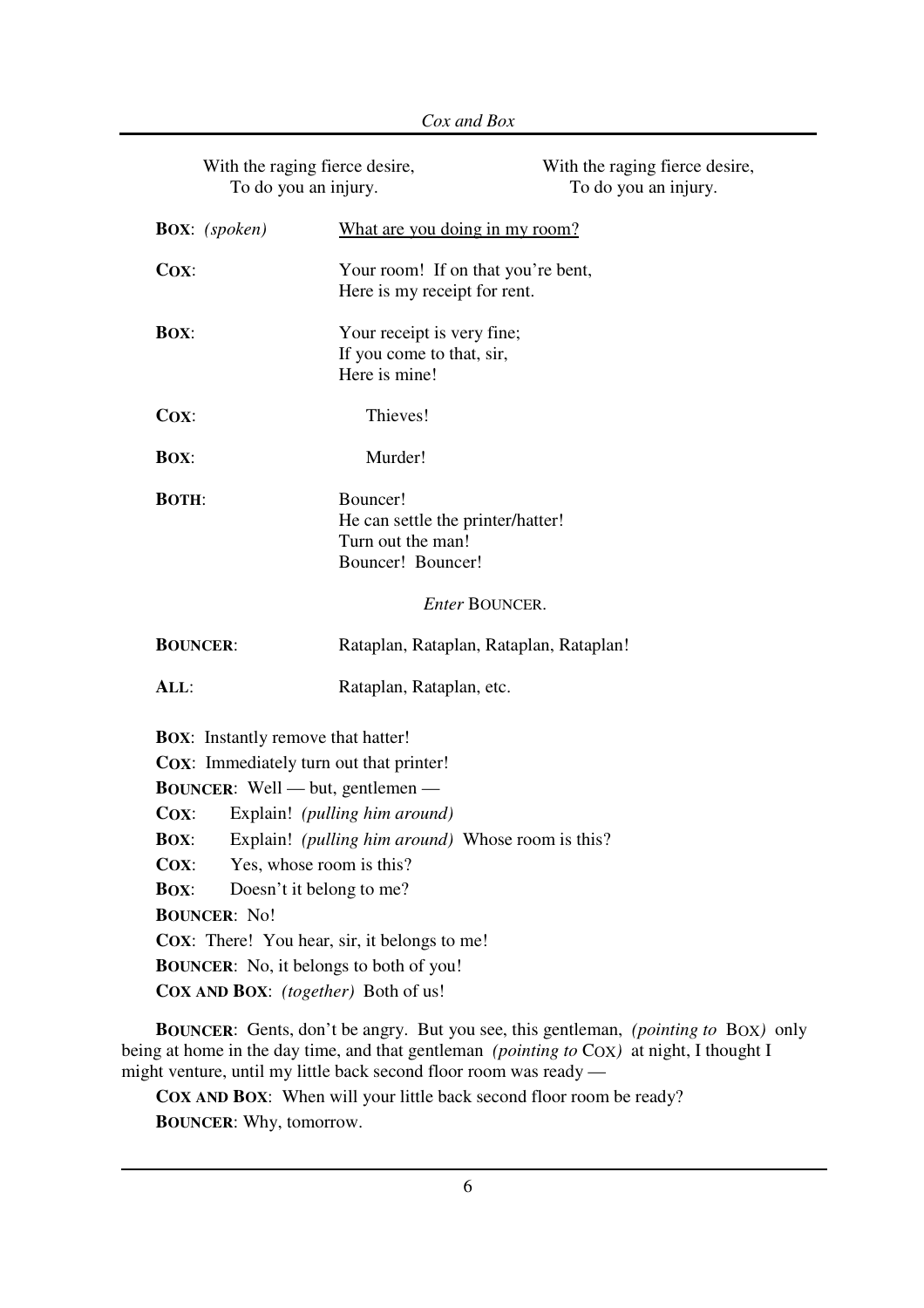**COX**: I'll take it!

**BOX**: So will I!

**BOUNCER:** Excuse me, but if you both take it, you may just as well stop where you are.

**COX AND BOX**: True.

**BOUNCER:** Now don't quarrel, gentlemen. I'll see if I can't get the other room ready this very day. *(exit)*

**COX**: What a disgusting position!

**BOX**: Will you allow me to observe, if you have not had any exercise today, you'd better go out and take it?

**COX**: I shall not do anything of the sort, sir.

**BOX**: Very well, sir.

**COX**: Very well, sir. However, don't let me prevent *you* from going out.

**BOX**: Don't flatter yourself, sir. I shall retire to my pillow.

**COX**: I beg your pardon, sir. I cannot allow any one to rumple my bed.

**BOX**: *Your* bed! Hark ye, sir, can you fight?

**COX**: No, sir.

**BOX**: No? Then come on.

**COX**: Sit down, sir, or I'll instantly call "Police!"

**BOX**: I say,  $\sin$  –

**COX**: Well, sir?

**BOX**: Although we are doomed to occupy the same room for a few hours longer, I don't see any necessity for our cutting each other's throat, sir.

**COX**: Not at all. It's an operation that I should decidedly object to.

**BOX**: And, after all, I've no violent animosity against you, sir.

**COX**: Nor have I any rooted antipathy to you, sir.

**BOX**: Besides, it was all Bouncer's fault, sir.

**COX**: Entirely, sir.

**BOX**: Very well, sir!

**COX**: Very well, sir!

**BOX**: Do you sing, sir?

**COX**: I sometimes dabble in a serenade.

**BOX**: Then dabble away.

#### **No. 7. DUET SERENADE "The Buttercup"**

**COX:** The buttercup dwells on the lowly mead, The daisy is bright to see; But brighter far are the eyes that read The thoughts in the heart of me.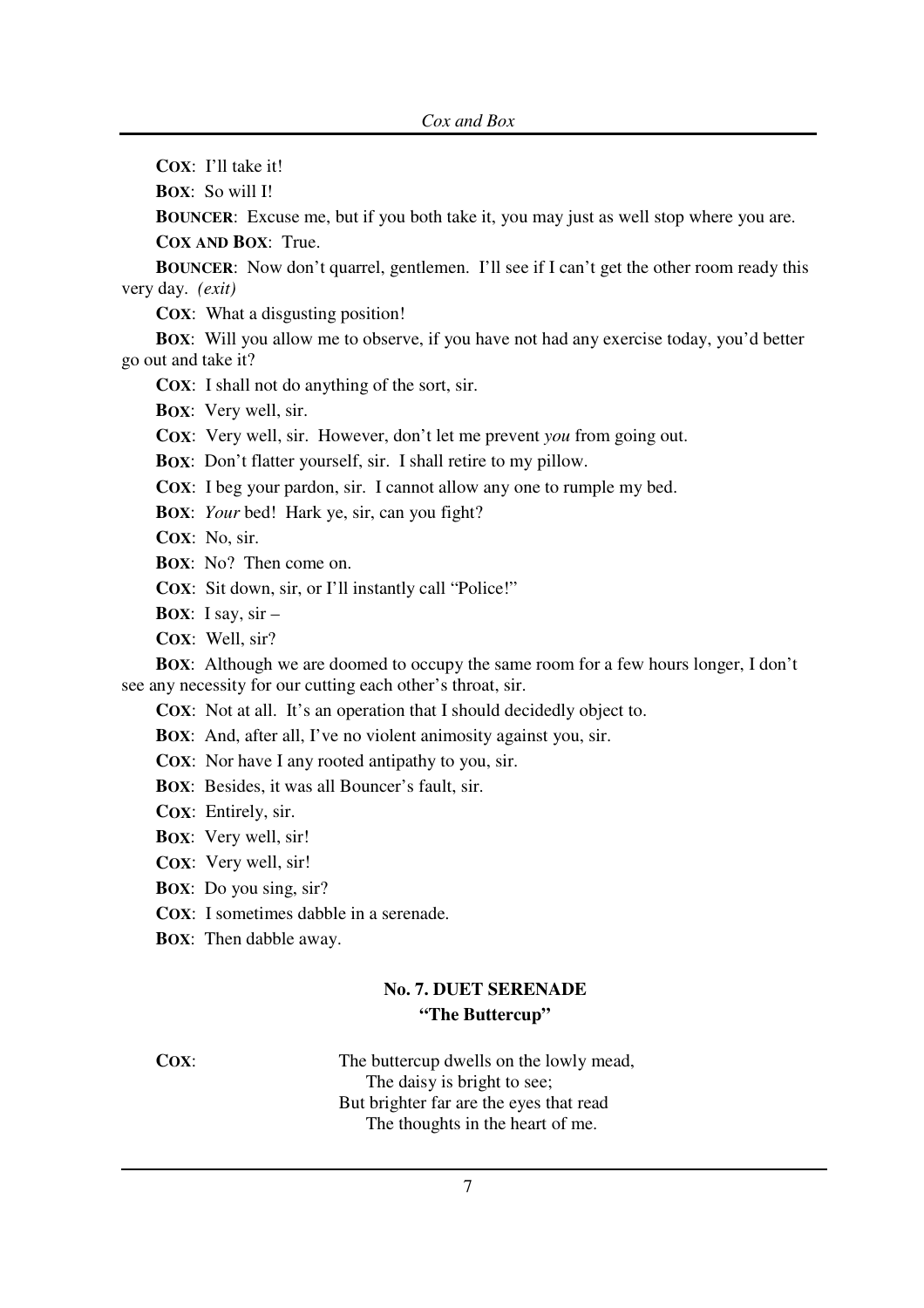|             | I come by night, I come by day,<br>I come in the morn to sing my lay;<br>I know my notes, I count each bar,                                                                                                                                                                                                                                                                                                                                                                                                                                                                                                                                                                                                                                                                                                                                                                                                                                                                                                                                                                                                                                                                     |                                                              |
|-------------|---------------------------------------------------------------------------------------------------------------------------------------------------------------------------------------------------------------------------------------------------------------------------------------------------------------------------------------------------------------------------------------------------------------------------------------------------------------------------------------------------------------------------------------------------------------------------------------------------------------------------------------------------------------------------------------------------------------------------------------------------------------------------------------------------------------------------------------------------------------------------------------------------------------------------------------------------------------------------------------------------------------------------------------------------------------------------------------------------------------------------------------------------------------------------------|--------------------------------------------------------------|
| <b>BOX:</b> | I play on the concertina too.                                                                                                                                                                                                                                                                                                                                                                                                                                                                                                                                                                                                                                                                                                                                                                                                                                                                                                                                                                                                                                                                                                                                                   |                                                              |
| $Cox$ :     | Fiddle-iddle-dum,                                                                                                                                                                                                                                                                                                                                                                                                                                                                                                                                                                                                                                                                                                                                                                                                                                                                                                                                                                                                                                                                                                                                                               |                                                              |
| <b>BOX:</b> | Fiddle-iddle-dum,                                                                                                                                                                                                                                                                                                                                                                                                                                                                                                                                                                                                                                                                                                                                                                                                                                                                                                                                                                                                                                                                                                                                                               |                                                              |
| $Cox$ :     | Fiddle-iddle, iddle, iddle, iddle-dum,                                                                                                                                                                                                                                                                                                                                                                                                                                                                                                                                                                                                                                                                                                                                                                                                                                                                                                                                                                                                                                                                                                                                          |                                                              |
| <b>BOX:</b> | COX:<br>I come by night, I come by day,<br>I come in the morn to sing my lay;<br>I know my notes, I count each bar,<br>And I've learn't a tune on the gay guitar.<br><b>BOX:</b> Have you read this month's Bradshaw, sir?<br><b>COX:</b> No, sir. My wife wouldn't let me.<br><b>BOX:</b> Your wife!<br><b>COX:</b> That is, my <i>intended</i> wife.<br><b>BOX:</b> Well, that's the same thing! I congratulate you.<br>COX: Thank you. You needn't disturb yourself, sir. She won't come here. My intended<br>wife, happens to be the proprietor of a considerable number of bathing machines —<br><b>BOX:</b> Ha! Where?<br><b>COX:</b> At a favourite watering place. How curious you are!<br><b>BOX:</b> Not at all. Well?<br><b>COX:</b> Consequently, in the bathing season — which, luckily, is rather a long one, we see<br>but little of each other. Are you married?<br><b>BOX:</b> Me? Why, not exactly!<br>COX: Ah! A happy bachelor?<br><b>BOX:</b> Why, not precisely!<br>COX: Oh! A widower?<br><b>BOX:</b> No. Not absolutely!<br><b>COX:</b> You'll excuse me, sir — but, at present, I don't exactly understand how you can<br>help being one of the three. | Fiddle-iddle-dum, etc.,<br>Fiddle-iddle-dum, la, la, la etc. |
|             | <b>BOX:</b> Not help it?<br><b>COX:</b> No, sir. Not you, nor any other man alive!<br>BOX: Ah, that may be. But I'm not alive!<br><b>COX:</b> You'll excuse me, sir — but I don't like joking upon such subjects.<br><b>BOX:</b> But I am perfectly serious, sir. I've been defunct for the last three years.                                                                                                                                                                                                                                                                                                                                                                                                                                                                                                                                                                                                                                                                                                                                                                                                                                                                   |                                                              |
|             |                                                                                                                                                                                                                                                                                                                                                                                                                                                                                                                                                                                                                                                                                                                                                                                                                                                                                                                                                                                                                                                                                                                                                                                 |                                                              |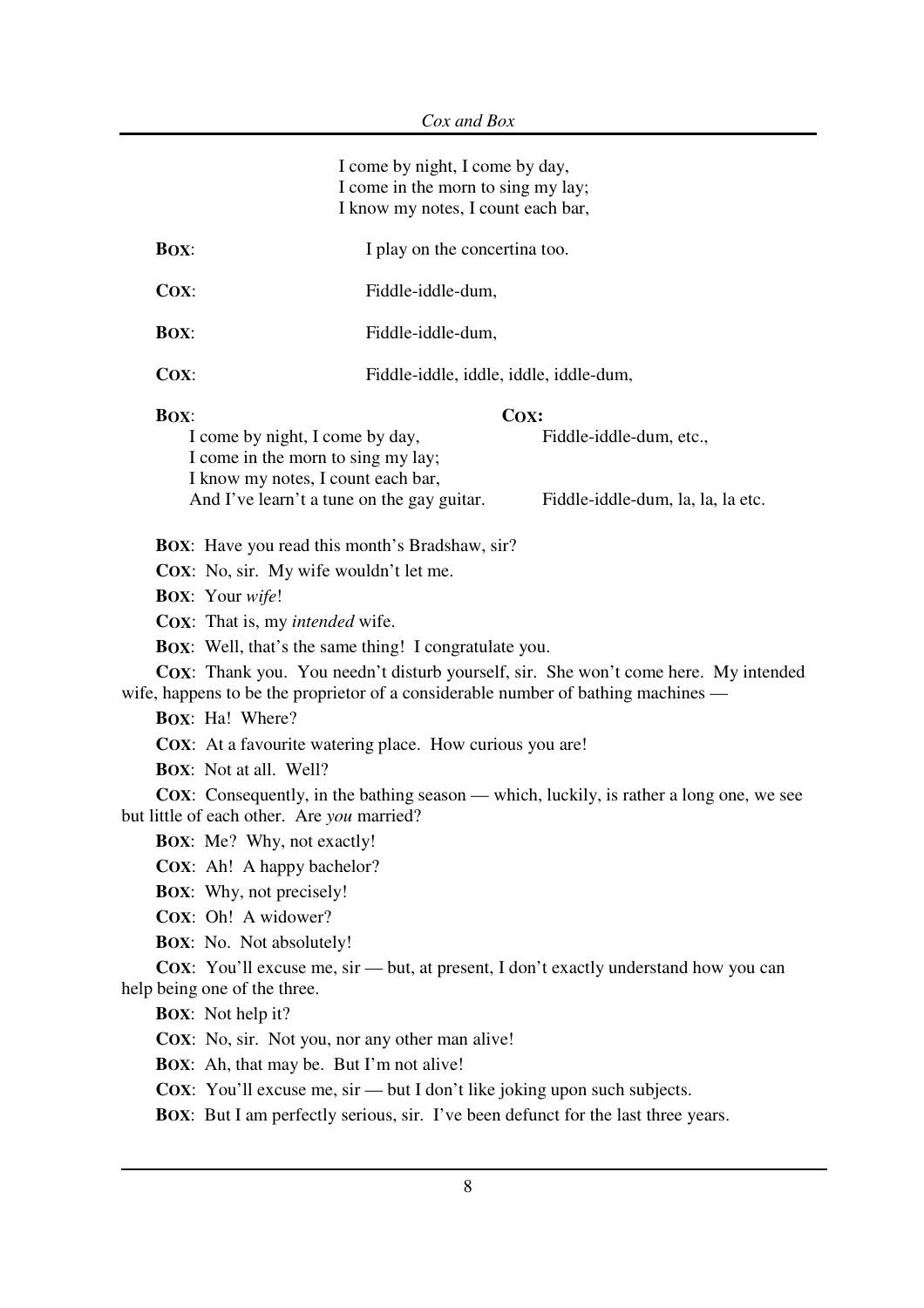**COX**: Will you be quiet, sir!

**BOX**: If you won't believe me, I'll refer you to a very large, numerous, and respectable circle of disconsolate friends.

**COX:** My dear sir — my *very* dear sir — if there does exist any ingenious contrivance whereby a man, on the eve of committing matrimony, can leave this world, and yet stop in it, I shouldn't be sorry to know it.

**BOX**: Then there's nothing more easy. Do as I did.

**COX**: I will! What is it?

**BOX**: Drown yourself!

**COX**: Will you be quiet sir!

**BOX**: Listen.

#### **No. 8. ROMANCE "Not Long Ago"**

| <b>BOX:</b> | Not long ago it was my fate<br>To captivate a widow<br>At Ramsgate;                                   |
|-------------|-------------------------------------------------------------------------------------------------------|
| Cox:        | I, 'tis odd to state,<br>The same at Margate did, oh!                                                 |
| <b>BOX:</b> | By her not liking to be kiss'd<br>I thought I'd better try to<br>In the Life Guards or Blues enlist — |
| Cox:        | How odd! And so did I too.                                                                            |
| <b>BOX:</b> | I was not tall enough, they said.                                                                     |
| Cox:        | Too short they said, of me.                                                                           |
| <b>BOX:</b> | The infantry I entered.                                                                               |
| $Cox$ :     | And I the infantree.                                                                                  |
| <b>BOX:</b> | My widow offer'd to purchase<br>My discharge from the marching line, oh!                              |
| COX:        | That's odd, coincidentally,<br>The very same did mine, oh!                                            |
| <b>BOX:</b> | I hesitated to consent,<br>For my consent she waited,<br>I gave it.                                   |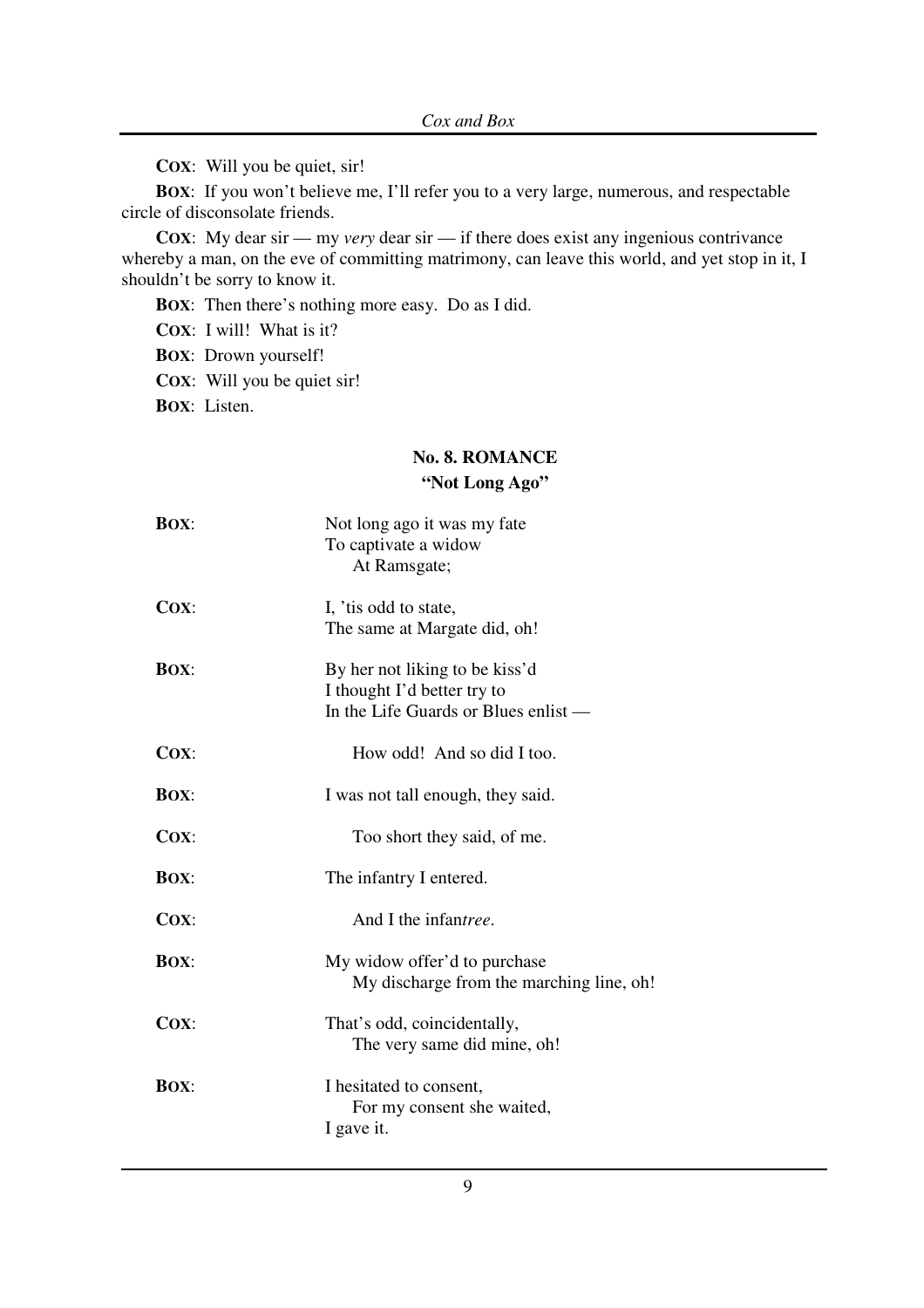| $Cox$ :                  | Ah! With mine I went,<br>And never hesitated.                                                                                                                                                                                                                                                                                                                                                                                                                                                                                                                                                                     |
|--------------------------|-------------------------------------------------------------------------------------------------------------------------------------------------------------------------------------------------------------------------------------------------------------------------------------------------------------------------------------------------------------------------------------------------------------------------------------------------------------------------------------------------------------------------------------------------------------------------------------------------------------------|
|                          |                                                                                                                                                                                                                                                                                                                                                                                                                                                                                                                                                                                                                   |
| <b>BOX:</b>              | The happy day came near at length,<br>We hoped it would be sunny,<br>I found I needed all my strength<br>To face the ceremony.<br>I suddenly found out I was<br>Unworthy to possess her.<br>I told her so at once because<br>I fear'd it might distress her.<br>Before the words were out of my mouth,<br>There came from the North and flew to the South,<br>A something that came unpleasantly near,<br>Clattering, spattering, battering, shattering,<br>Dashing, clashing, smashing, flashing, slashing<br>Crashing, missing, but whizzing right past my ear.<br>It shattered itself on the mantelpiece whop! |
| $Cox$ :                  | What was it?                                                                                                                                                                                                                                                                                                                                                                                                                                                                                                                                                                                                      |
| <b>BOX:</b>              | Ah! Tremble! The basin call'd Slop.<br>It fell at my feet, it would have put the<br>Back of a man who was ever so meek up,<br>So being thus baited,<br>I retaliated,<br>And hurl'd at my widow a crockery teacup.                                                                                                                                                                                                                                                                                                                                                                                                 |
| $\mathbf{Cox}:$ (recit.) | Between you, then, there was a fraction.                                                                                                                                                                                                                                                                                                                                                                                                                                                                                                                                                                          |
| <b>BOX:</b>              | And I was threatened with an action.                                                                                                                                                                                                                                                                                                                                                                                                                                                                                                                                                                              |
| $Cox$ :                  | O ciel! Proceed.                                                                                                                                                                                                                                                                                                                                                                                                                                                                                                                                                                                                  |
| <b>BOX:</b>              | One morn, when I had finished my ablution,<br>I took                                                                                                                                                                                                                                                                                                                                                                                                                                                                                                                                                              |
| $Cox$ :                  | A walk?                                                                                                                                                                                                                                                                                                                                                                                                                                                                                                                                                                                                           |
| <b>BOX:</b>              | No, sir, a resolution.<br>[Friends or foes,<br>None suppose,<br>Nobody knows<br>What I does.]<br>I tie up my clothes,<br>My shirt and my hose,<br>My socks for my toes,                                                                                                                                                                                                                                                                                                                                                                                                                                           |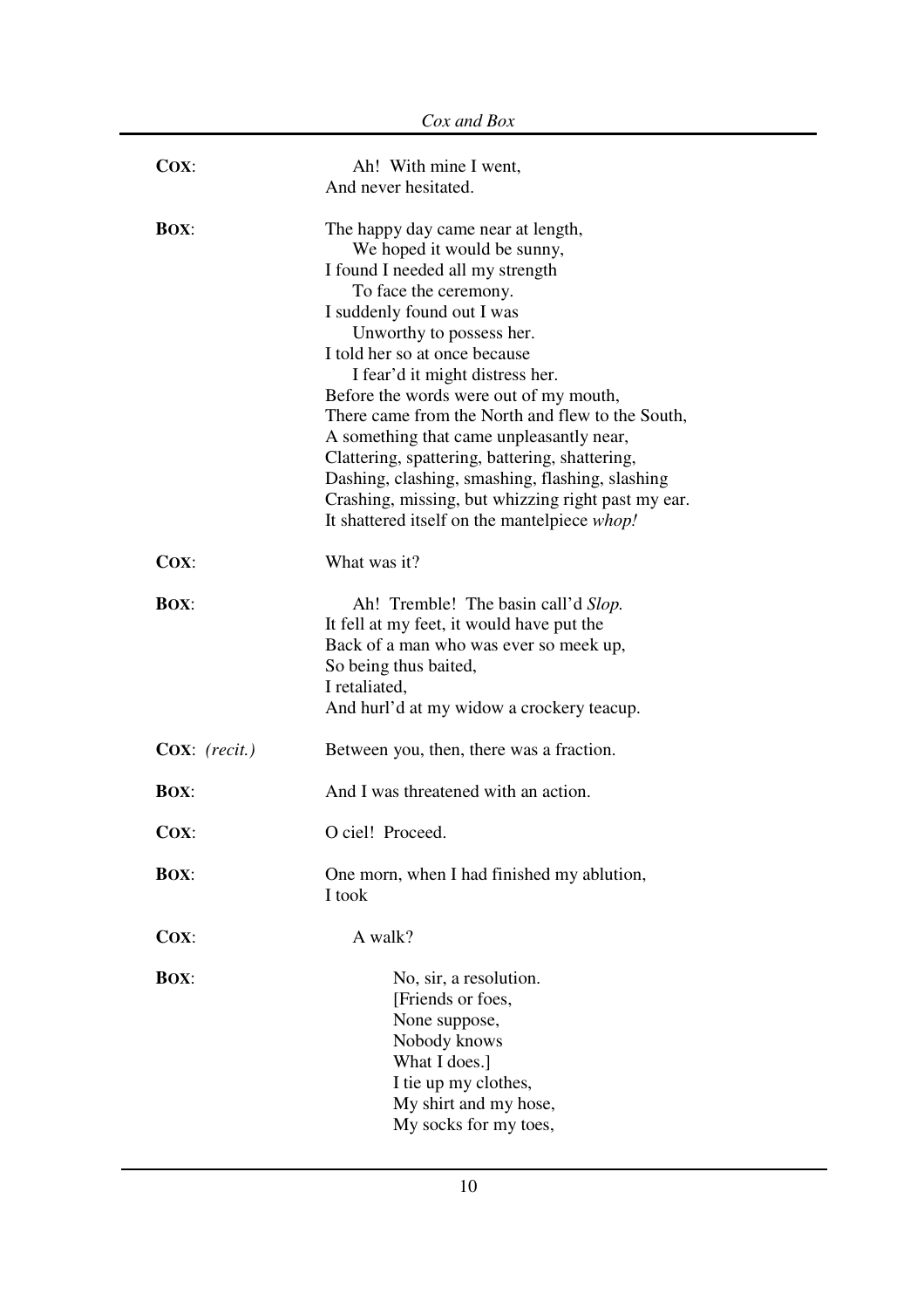|                                             | My linen for nose,<br>I think of my woes,<br>And under the rose<br>I pack up my bundle, and off I goes.                                                                                                                                                                                                                                                                                                                                                                                                                                                                                                                                                                                                                                     |
|---------------------------------------------|---------------------------------------------------------------------------------------------------------------------------------------------------------------------------------------------------------------------------------------------------------------------------------------------------------------------------------------------------------------------------------------------------------------------------------------------------------------------------------------------------------------------------------------------------------------------------------------------------------------------------------------------------------------------------------------------------------------------------------------------|
| Cox: (spoken)                               | Aha! I see you left in a tiff!                                                                                                                                                                                                                                                                                                                                                                                                                                                                                                                                                                                                                                                                                                              |
| <b>BOX:</b>                                 | Listen: I solemnly walked to the cliff.<br>And singing a sort of a dulcet dirge,<br>Put down my bundle upon the verge,<br>Heard the wild seagulls mournful cry,<br>Looked all around, there was nobody nigh,<br>None but I on the cliff so high,<br>And all save the sea was bare and dry,<br>And I took one look on the wave below,<br>And I raised my hands in an agony throe,<br>And I stood on the edge of the rock so steep,<br>And I gazed like a maniac on the deep<br>I cried: "Farewell, farewell to earth,<br>Farewell, farewell to the land of my birth,<br>Farewell, farewell to my only love,<br>To the sea below, and the sky above."<br>With a glance at the sea of wild despair,<br>I cried, "I come." My bundle lay there. |
| $\mathbf{Cox}: (spoken)$                    | Just there?                                                                                                                                                                                                                                                                                                                                                                                                                                                                                                                                                                                                                                                                                                                                 |
| <b>BOX:</b>                                 | At the edge, where the coastguard's way was chalked,<br>Then away in the opposite way I walked.                                                                                                                                                                                                                                                                                                                                                                                                                                                                                                                                                                                                                                             |
| COX:                                        | What a clever man! What a capital plan!<br>I've listened with attention,<br>I think that I should like to try<br>Your wonderful invention.                                                                                                                                                                                                                                                                                                                                                                                                                                                                                                                                                                                                  |
| <b>BOTH:</b>                                | What a clever man, etc.                                                                                                                                                                                                                                                                                                                                                                                                                                                                                                                                                                                                                                                                                                                     |
| COX: Penelope Ann! Penelope Ann?            | <b>COX:</b> Ingenious creature! You disappeared — the suit of clothes was found —<br><b>BOX:</b> Exactly! And in one of the pockets of the coat there was also found a piece of<br>paper, with these affecting farewell words: "This is thy work, oh, Penelope Ann!"                                                                                                                                                                                                                                                                                                                                                                                                                                                                        |
| <b>BOX:</b> Penelope Ann!                   | COX: Originally widow of William Wiggins?                                                                                                                                                                                                                                                                                                                                                                                                                                                                                                                                                                                                                                                                                                   |
| <b>BOX:</b> Widow of William Wiggins!       |                                                                                                                                                                                                                                                                                                                                                                                                                                                                                                                                                                                                                                                                                                                                             |
| <b>COX:</b> Proprietor of bathing machines? |                                                                                                                                                                                                                                                                                                                                                                                                                                                                                                                                                                                                                                                                                                                                             |
|                                             |                                                                                                                                                                                                                                                                                                                                                                                                                                                                                                                                                                                                                                                                                                                                             |

**BOX**: Proprietor of bathing machines!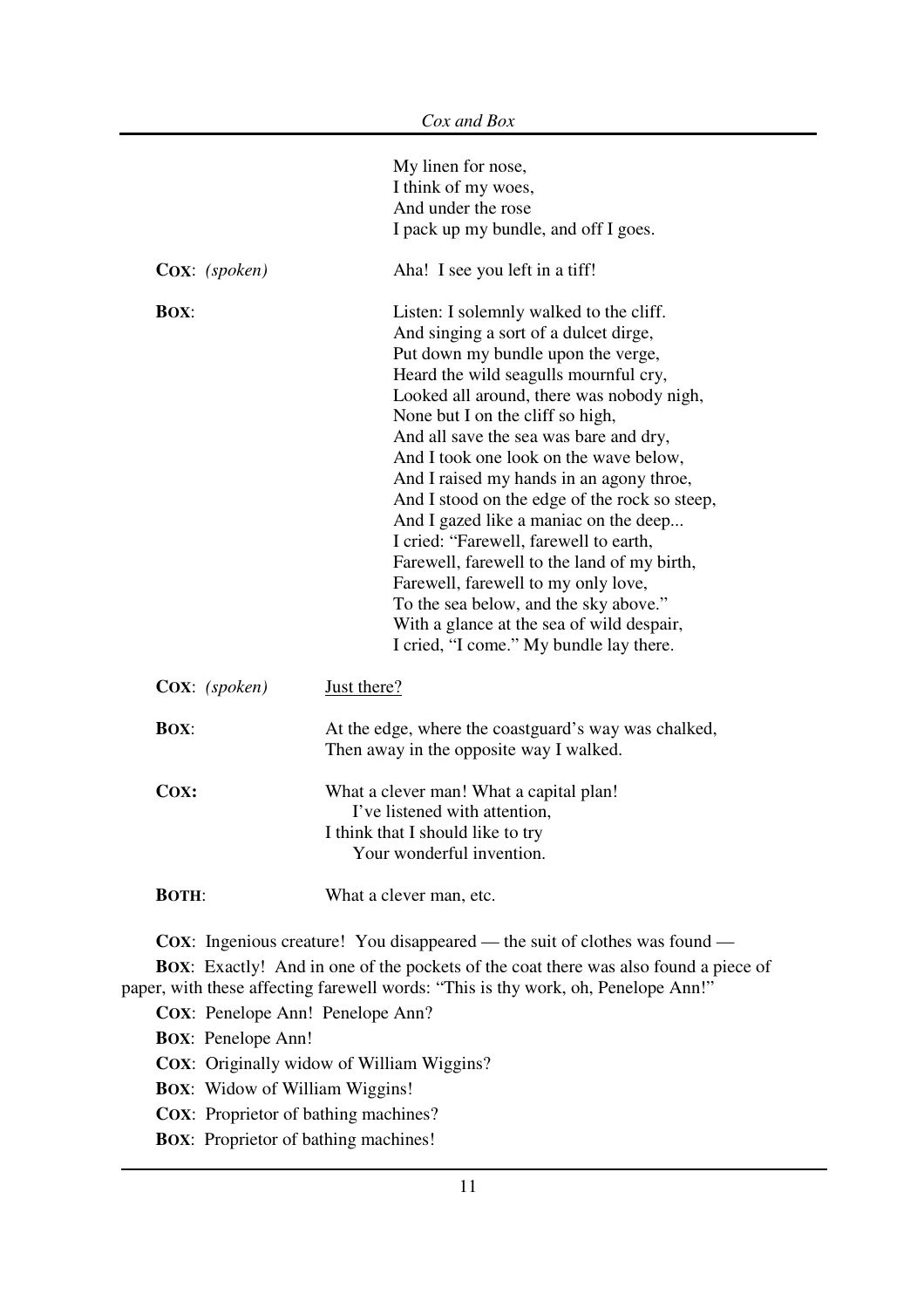**COX**: At Margate?

**BOX**: And Ramsgate!

**COX:** It must be she! And you, sir, you are Box, the lamented, long lost Box!

**BOX**: I am!

**COX:** And I was about to marry the interesting creature you so cruelly deceived.

**BOX**: Ah! Then you are Cox!

**COX**: I am!

**BOX**: I congratulate you. I give you joy! And now, I think I'll go and take a stroll.*(going)*

**COX**: No you don't. I'll not lose sight of you till I've restored you to the arms of your intended.

**BOX**: My intended! You mean your intended.

**COX**: No, sir — yours!

**BOX**: How can she be my intended, now that I am drowned?

**COX:** You're no such thing, sir! And I prefer presenting you to Penelope Ann. Permit me, then, to follow the generous impulse of my nature; I give her up to you.

**BOX**: Benevolent being! I wouldn't rob you for the world! *(going)* Good morning, sir! **COX**: *(seizing him)* Stop!

**BOX**: Unhand me, hatter! Or I shall cast off the lamb and assume the lion!

**COX**: Pooh! *(snapping his fingers in* BOX's *face)*

**BOX**: An insult! You know the consequences, sir! Instant satisfaction, sir!

**COX**: With all my heart, sir! (T*hey begin ringing bells violently.)*

**BOTH**: Bouncer! Bouncer!

BOUNCER *runs in.*

**BOUNCER**: What is it, gentlemen?

**BOX**: Pistols for two!

**BOUNCER**: Yes, sir. *(going)*

**COX:** Stop! You don't mean to say that you keep loaded firearms in the house?

**BOUNCER**: Oh, no, they're not loaded.

**COX**: Then produce the murderous weapons instantly. *(exit* BOUNCER*)*

**BOX**: Hark ye! Why do you object to marry Penelope Ann?

**COX**: Because, I can't abide her. You'll be happy with her.

**BOX**: Happy? Don't be absurd, sir.

**COX**: Then don't you be ridiculous, sir.

#### *Enter* BOUNCER*.*

**BOUNCER**: I can't find the pistols, but I have brought you a letter. It came by the General Post yesterday. I am sure I don't know how I came to forget it, for I put it carefully in my pocket.

**COX**: And you've kept it carefully in your pocket. *(exit* BOUNCER.*)*

**COX**: *(looking at letter)* "Margate." Penelope Ann!